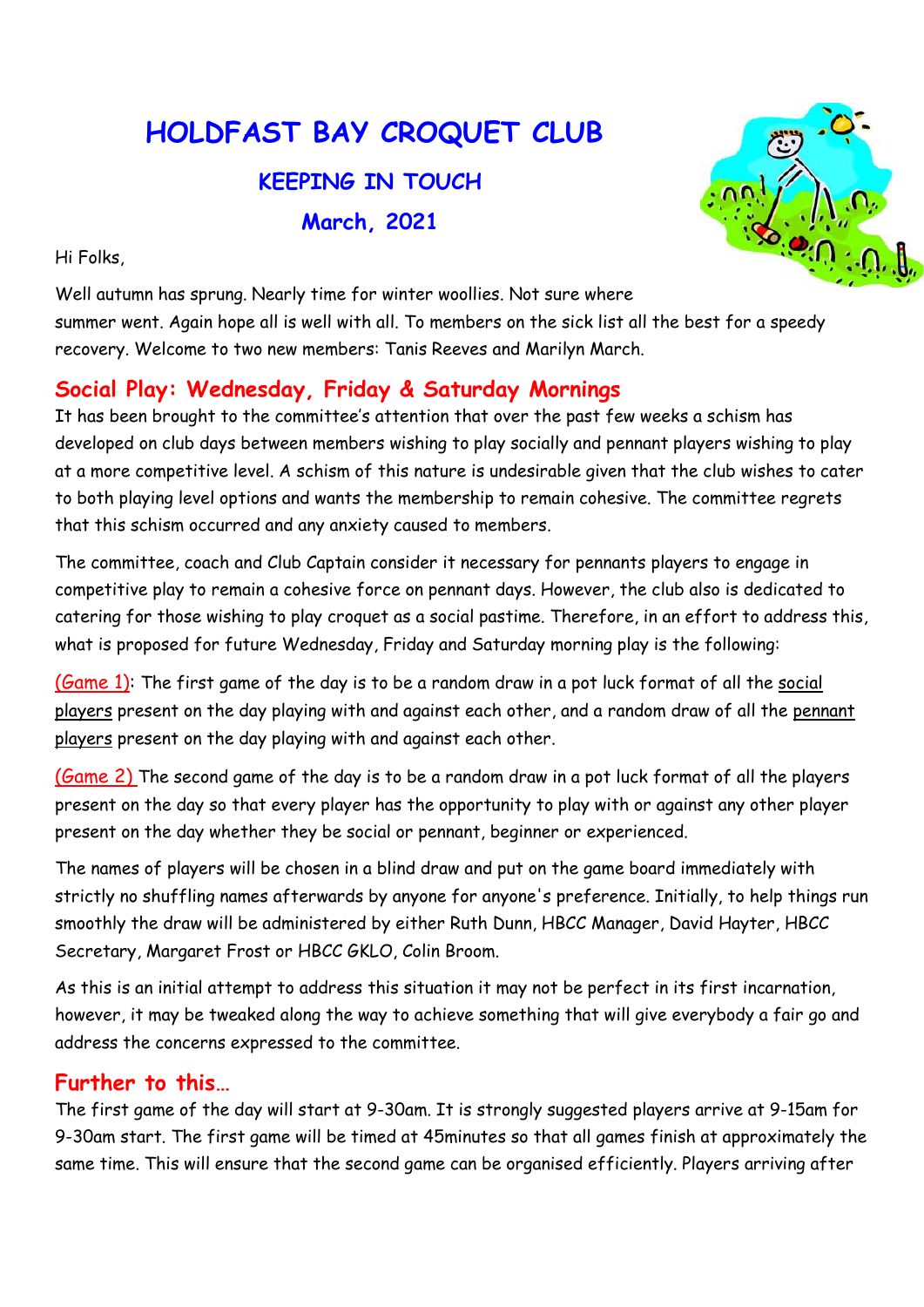the start of proceedings at 9:30am will not be permitted to join in, even if there is a spare place in a group. This changes the dynamic of the game in progress. In-line with this, players are not permitted to swap or move between playing groups. Those arriving after the clock has started at 9:30am will have to wait until the second game.

#### …and another thing…

…that has been mentioned is the playing of croquet on days other or at times other than the current recognised sessions.

This idea has been put forward several times previously and is always received encouragement from the committee to take place. As on the previous occasions the same guidelines will apply. If a member or group of members wish to play at times other than the current sessions they are welcome to do so providing all equipment taken from the shed on that day (with the exception of Saturday) is returned to the shed i.e., balls, centre pegs scoring clips etc. If a session takes place on a Saturday afternoon or evening then the court is to be cleared of ALL equipment and items so greenstaff are not impeded in their curating duties.

COVID regulations must be observed i.e., a Marshall present and identifiable, all players, visitors and spectators will sign–in via the sheet or Q.R. code, and social distancing will be observed. If you don't have a shed key one will be made available at the standard cost. See HBCC GKLO Colin Broom.

Monday and Tuesday morning the courts are closed, however Tuesday afternoon in consultation with the green-keeping staff and/or permission obtained from HBCC GKLO, Colin Broom may be available. Playing on Thursday has been successfully conducted this last January and February.

To become a COVID Marshall is an easy exercise taking approximately 40minutes on-line. Even if only two people are present one has to be a COVID Marshall.

#### Pennants

The weekend saw the induction of three members into the realm of Pennant playing: Di Jackson, Rosemary O'Neill and Rae Brunner.

All competed for the first time. The Club Captain reports that all these players acquitted themselves well in the HBCC colours. Well done girls. Results:

#### Full Year Weekend 9+

| Sunday, 7 <sup>th</sup> February  | Holdfast Bay Vs Millswood      | 3qms - 2qms (27hps/23hps)                                          |
|-----------------------------------|--------------------------------|--------------------------------------------------------------------|
| Sunday, 21 <sup>st</sup> February | Holdfast Bay Vs Hyde Park      | $1^{1}/_{2}$ gms - 4 <sup>1</sup> / <sub>2</sub> gms (14hps/20hps) |
| Autumn Pennants 24+               |                                |                                                                    |
| Monday, 15 <sup>th</sup> February | HB Breakers Vs Sth Tce Magpies | 3gms - 3gms (29hps/32hps)                                          |